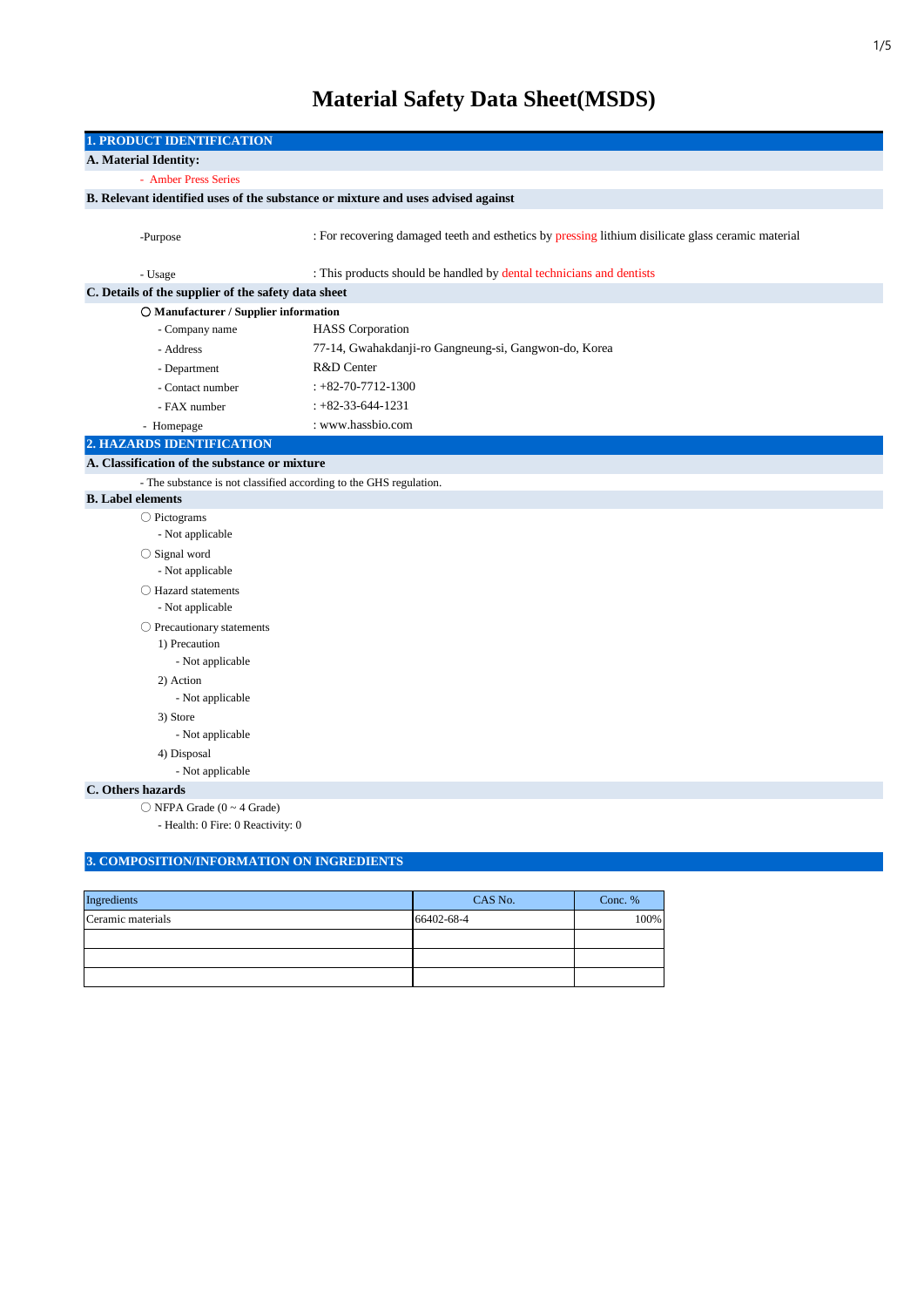| <b>4. FIRST AID MEASURES</b>                                                                               |
|------------------------------------------------------------------------------------------------------------|
| A. General information:                                                                                    |
| - No special measures required.                                                                            |
| <b>B. EYE CONTACT</b>                                                                                      |
| - Rinse opened eye for several minutes under running water.                                                |
| - If symptoms persist, consult a doctor.                                                                   |
| <b>C. SKIN CONTACT</b>                                                                                     |
| - Generally the product does not irritate the skin.                                                        |
| D. If inhaled                                                                                              |
| - Supply fresh air                                                                                         |
| - Perform CPR if not breath                                                                                |
| - Oxygenate if hard to breath                                                                              |
| - If symptoms persist, consult a doctor.                                                                   |
| E. If swallowed                                                                                            |
| - Rinse out mouth and then drink plenty of water.                                                          |
| - If symptoms persist, consult a doctor.                                                                   |
|                                                                                                            |
| F. Information for doctor:<br>- Indication of any immediate medical attention and special treatment needed |
| <b>5. FIRE FIGHTING MEASURES</b>                                                                           |
|                                                                                                            |
| A. Extinguishing Media:<br>- Suitable extinguishing agents: The product is not flammable.                  |
| B. Special hazards arising from the substance or mixture                                                   |
| - No further relevant information available.                                                               |
| <b>6. ACCIDENTAL RELEASE MEASURES</b>                                                                      |
| A. Personal precautions, protective equipment and emergency procedures Not required.                       |
| - Not required                                                                                             |
| <b>B.</b> Environmental precautions                                                                        |
| - No special measures required.                                                                            |
| 7. HANDLING AND STORAGE                                                                                    |
| A. Precautions for safe handling                                                                           |
| - Only adequately trained personnel should handle this product.                                            |
| - For use in dentistry only.                                                                               |
| B. Information about fire - and explosion protection:                                                      |
| - No special measures required.                                                                            |
| C. Conditions for safe storage, including any incompatibilities                                            |
| -Requirements to be met by storerooms and receptacles: Store only in the original receptacle.              |
| -Information about storage in one common storage facility: Not required                                    |
| - · Further information about storage conditions: None.                                                    |
| 8. EXPOSURE CONTROLS/PERSONAL PROTECTION                                                                   |
| A. Control parameters                                                                                      |
| ○ Domestic exposure levels                                                                                 |
| - Not applicable                                                                                           |
| ○ ACGIH exposure levels                                                                                    |
| - Not applicable                                                                                           |
| $\bigcirc$ Biological exposure levels                                                                      |
| - Not applicable                                                                                           |
| B. Appropriate engineering controls                                                                        |
| - Not applicable                                                                                           |
| C. Personal protection                                                                                     |
| $\bigcirc$ General information for normal uses and conditions                                              |
| - Wear suitable protective clothing                                                                        |
| $\bigcirc$ Respiratory protection                                                                          |
| - Wear anti-dust equipment on mouth                                                                        |
| $\bigcirc$ Eye protection                                                                                  |
| - Use dust-proof goggles or safety glasses with side shields.                                              |
| - Install washing facility near work place                                                                 |
|                                                                                                            |
| $\bigcirc$ Hand protection<br>- Wear suitable protective gloves                                            |
|                                                                                                            |
| $\bigcirc$ Skin and body protection<br>- Wear suitable protective clothings                                |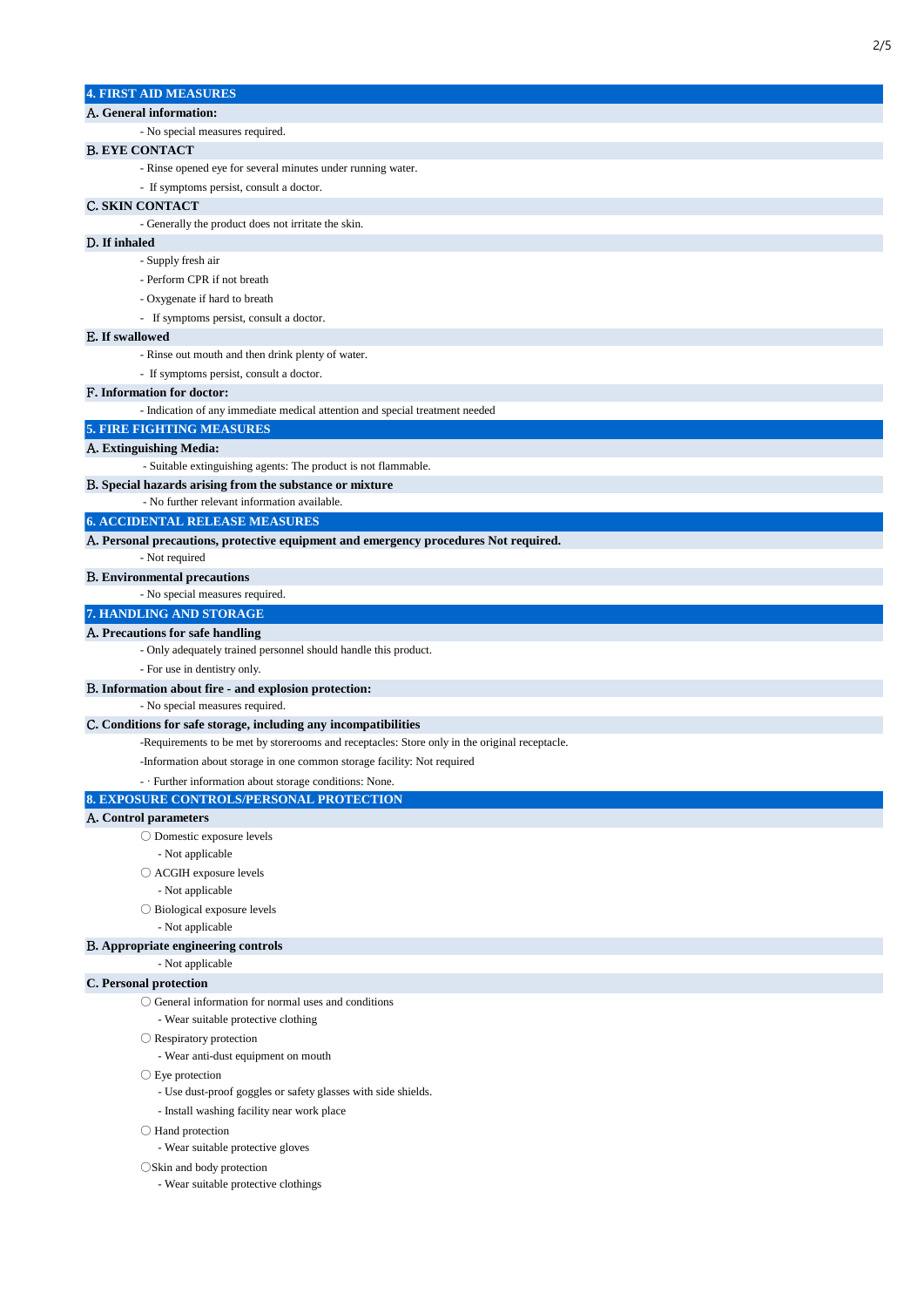# **9. PHYSICAL AND CHEMICAL PROPERTIES**

| A. Appearance Form                                          |                                      |
|-------------------------------------------------------------|--------------------------------------|
| - Form                                                      | : Solid                              |
| - Colour                                                    | : According to product specification |
| B. Odour                                                    | : Odourless                          |
| C. Odour Threshold                                          | : Not applicable                     |
| D. pH                                                       | : Not applicable                     |
| E. Melting/freezing point                                   | : Not determined                     |
| F. Initial boiling point and boiling range: Not determined  |                                      |
| G. Flash point                                              | : Not applicable                     |
| H. Evaporation rate                                         | : Not applicable.                    |
| I. Flammability                                             | : Nonflammable                       |
| J. Upper/lower flammability or explosive : Not determined   |                                      |
| K. Vapour pressure                                          | : Not determined                     |
| L. Water solubility                                         | : Insoluble.                         |
| M. Relative density                                         | : Not determined                     |
| N. Specific gravity                                         | : $2.5$ g/cm $3$                     |
| O. Partition coefficient : n-octanol/water : Not determined |                                      |
| P. Autoignition temperature                                 | : Not applicable.                    |
| Q. Decomposition temperature                                | : Not applicable.                    |
| R. Viscosity:                                               | : Not applicable.                    |
| S. Oxidizing properties                                     | : Not applicable.                    |

# **10. REACTIVITY AND STABILITY**

# - Stable under normal handling and storage conditions **B. Chemical stability A. Reactivity** - No further relevant information available

#### **C. Possibility of hazardous reactions**

-No decomposition if used according to specifications **D. Conditions to avoid** - No further relevant information available.

#### **E. Incompatible materials**

- No further relevant information available

#### **F. Hazardous decomposition products**

- None under normal conditions of storage and use

#### **11. REACTIVITY AND STABILITY**

#### **A. Information on toxicological effects**

○Acute toxicity

- Not determined

○ Skin irritation

-No irritanting effect.

○Eye irritation

- No irritating effect.

○Respiratory or skin sensitization

- Not determined

# **12. ECOLOGICAL INFORMATION**

#### A**. Toxicity**

○Aquatic toxicity:

-No further relevant information available.

#### B**. Persistence and degradability**

○ Persistence

- -Not applicable
- degradability

- Not applicable

### **C. Bioaccumulative potential**

○Bioaccumulative potential

- Not applicable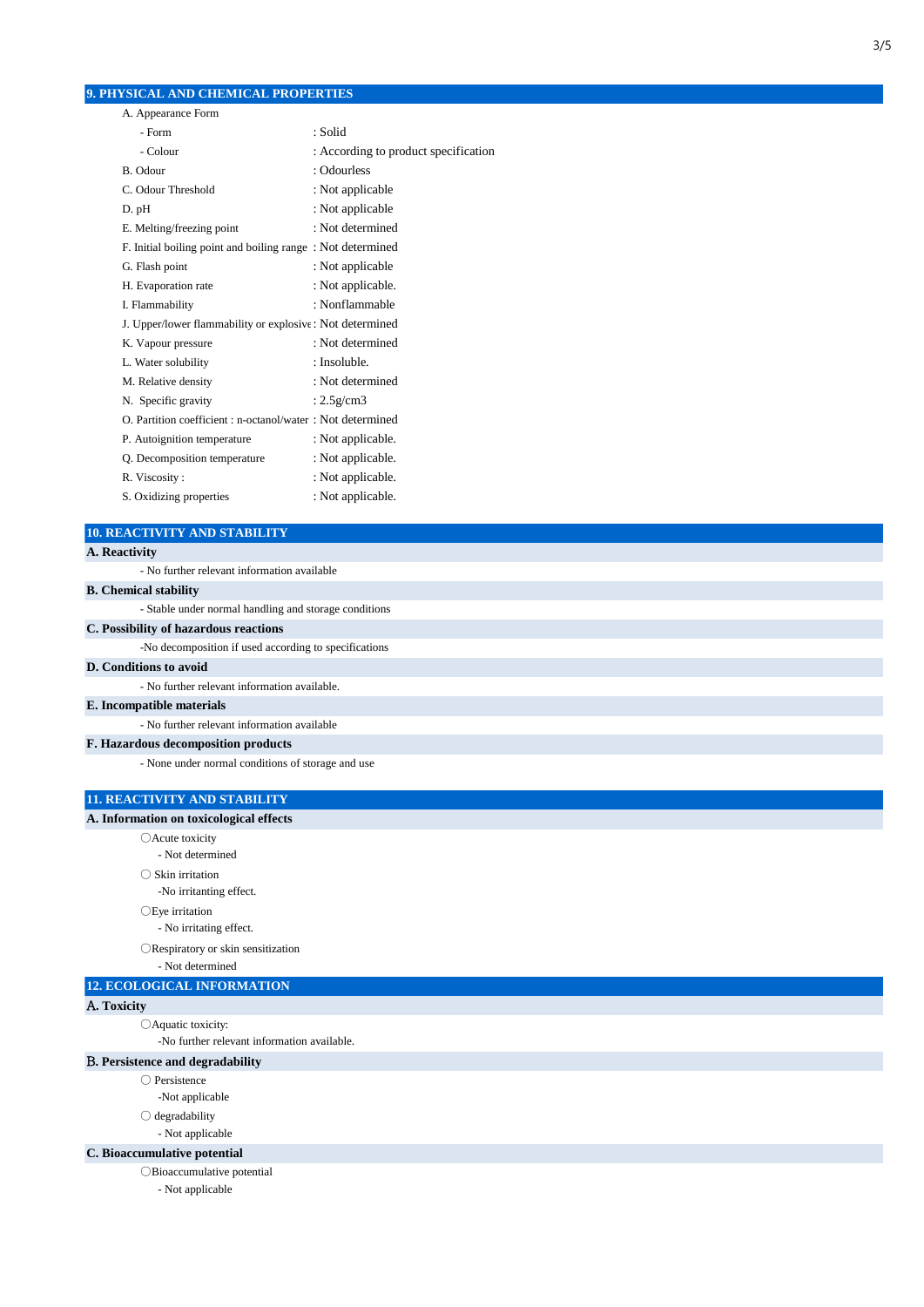#### $\bigcirc$ Biodegradability

- Not applicable

#### **D. Mobility in soil**

- Not applicable

#### **E. Other adverse effects**

- Not applicable

#### **13. DISPOSAL CONSIDERATIONS**

#### **A. Methods**

- Take to an approved landfill or a waste incineration plant, under conditions approved by the local

authority.

- Incineration treatment is recommended.

#### **B. Recommendation**

- Disposal must be made according to official regulations

#### **14. TRANSPORT INFORMATION**

#### **A. UN-Number**

- Not classified as dangerous goods

B**. UN proper shipping name**

- Not applicable

#### **C. Transport hazard class**

- Not applicable

#### **D. Packaging group**

- Not applicable

#### **E. Environmental hazards**

- Not applicable

#### **F. Special precautions for users**

- Follow Safety Control of Dangerous Substances Act for local delivery
- Packing and shipping in accordance with DOT and other regulations
- Emergency move in fire : Not applicable
- Emergency moves in effusion : Not applicable

#### **15. REGULATORY INFORMATION**

#### **A. Korea Industrial Safety and Health Act :**

- $\bigcirc$  Working enviroment measurement substances - Not applicable
- Exposure leves measurement substances
- Not applicable
- Toxic Chemicals Control Act

- Not applicable

- Surveillance of occupational disease
	- Not applicable

#### **B. Korea Hazardous Materials Safety Control Act**

- Toxic
- Not applicable
- Observation material
- Not applicable
- Emission displace
- Not applicable
- Accident prevention
- Not applicable
- Restricted
- Not applicable

#### **C. Korea Toxic Chemicals Control Act**

- Not applicable

#### D**. Waste Control Act**

- Dispose of in accordance with local, state, and federal regulations.

## E**. STATE REGULATION**

○ Persistent Organic Pollutants Control Act

- Not applicable